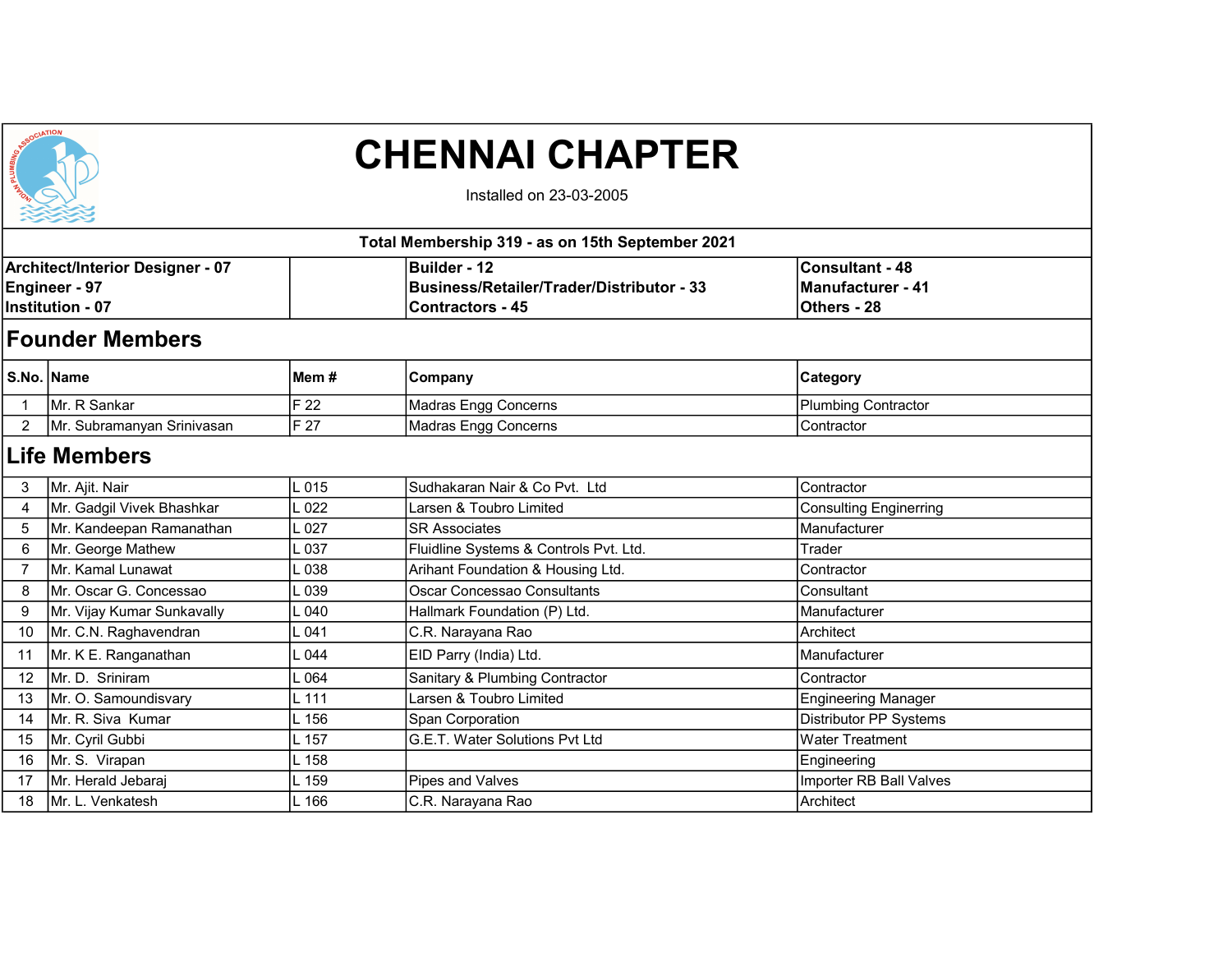| 19 | Mr. Ankur S. Burad              | 206   | Mokshi Industries                        | Manufacturer Copper Pipe & fittings       |
|----|---------------------------------|-------|------------------------------------------|-------------------------------------------|
| 20 | Er. A. Raffimohamed             | 209   | Office of The Superintending Engineer    | <b>Executive Engineer</b>                 |
| 21 | Mr. P.M. Shaji                  | 229   | Malikaceebros                            | Sales of Sanitaryware                     |
| 22 | Mr. M. Balathandayutham         | 247   | Larsen & Toubro Limited                  | Engineer                                  |
| 23 | Mr. J. Hariharan                | 248   | Larsen & Toubro Limited                  | Engineer                                  |
| 24 | Mr. T. Gandhi                   | 249   | Larsen & Toubro Limited                  | Engineer                                  |
| 25 | Mr. A. LakshmanaSwamy           | .263  | Hydro-Soil Engineers                     | <b>Consulting Engr. - Water Resources</b> |
| 26 | Mr. J. Christopher              | 302   | The Centurion Company                    | <b>Business</b>                           |
| 27 | Mr. R. Murali                   | L 316 |                                          | Others                                    |
| 28 | Mr. Spr. Ramesh                 | .318  |                                          | Others                                    |
| 29 | Mr. M. Gurumoorthi              | .326  |                                          | <b>Others</b>                             |
| 30 | Mr. M. Dinesh Bhandari          | 345   | Moti Pipe Corp.                          | <b>Business</b>                           |
| 31 | Mr. S. Prabhakaran              | L 346 |                                          | <b>Others</b>                             |
| 32 | Mr. M.H. Krishnamurthy          | 351   | <b>VGS Engineers</b>                     | Trader                                    |
| 33 | Mr. BCB Reddy                   | L358  | Entex Pvt. Ltd                           | Energy Auditors / Distributors            |
| 34 | Mr. Ali Asgar Abbas             | 375   | S. Abbas & Co                            | Trader                                    |
| 35 | Mr.                             | 1376  | Savoir-Fire Manufacturing Co. P. Ltd     | Manufacturer                              |
| 36 | Mr. O.V. Narayanan              | 397   | Virukshaa Properties                     | Engineer                                  |
| 37 | Mr. K. Balaji                   | .407  | Sri Sapthagiri Polymers                  | Manufacturer                              |
| 38 | Mr. N. Ethirajan                | 414   | <b>ATOZ Engineering Services</b>         | Consultant                                |
| 39 | Mr. Mendu Gopi Pardhasardhi     | 424   | D & L Consulting Services                | Consultant                                |
| 40 | Mr. L. Velayutham               | L 470 | Larsen & Toubro Limited                  | Engineer                                  |
| 41 | Mr. B.N. Manjunathan            | 495   | Larsen & Toubro Limited ECC              | Engineer                                  |
| 42 | Mr. A. Omkaram Naidu            | .500  | Larsen & Toubro Limited                  | Engineer                                  |
| 43 | Mr. C. Vedamanickam             | 507   | Suitall Polypro Limited                  | Manufacturer                              |
| 44 | Mr. K.P. Vijayakumar            | 543   | Nireekshan Engineering Services Pvt. Ltd | Distributor                               |
| 45 | Mr. S. Srinivasan               | 555   | <b>VS Enterprises</b>                    | Engineer                                  |
| 46 | Mr. J.P. Sarathi Raam           | .561  | Radha International                      | <b>Distributor</b>                        |
| 47 | Mr. S. Ponkumar                 | 569   | Sree Balaji Constructions                | <b>Builder</b>                            |
| 48 | Mr. R. Arunkumar                | L582  |                                          | Engineer                                  |
| 49 | Mr. V.K. Narasu                 | 587   | Sicagen India Limited                    | Distributor                               |
| 50 | Mr. V.S. Ravi Shankar           | 644   | Larsen & Toubro Limited ECC              | Engineer                                  |
| 51 | Mr. Manoharan Subramonia Pillai | L 647 | <b>SR Associates</b>                     | Consultant                                |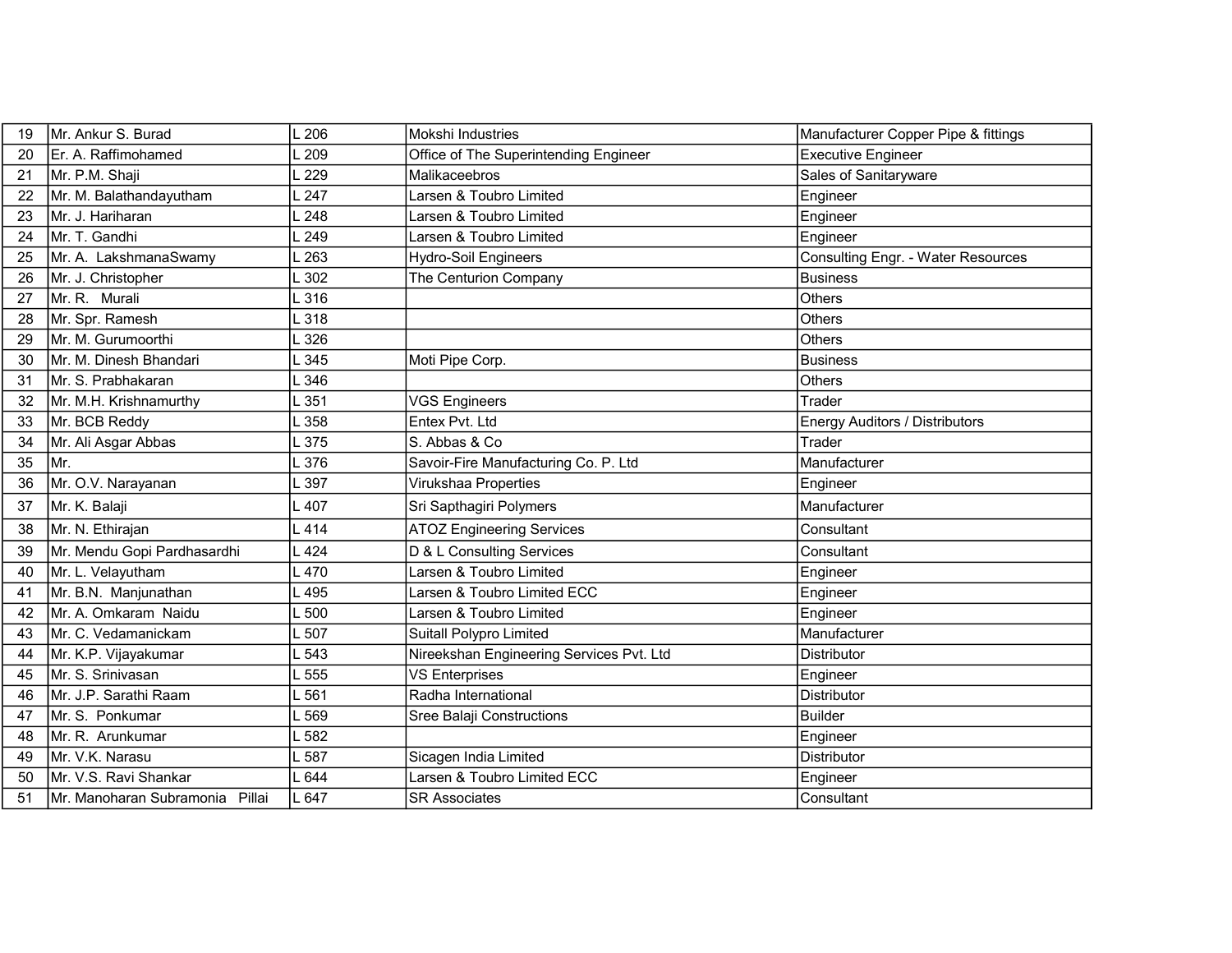| 52 | Mr. Manish R. Davey         | L 648  | Indian Metal & Hardware Syndicate         | <b>Distributor</b>     |
|----|-----------------------------|--------|-------------------------------------------|------------------------|
| 53 | Mr. J. Sankar               | 649    | <b>Apex Sanitech Systems</b>              | Trader                 |
| 54 | Mr. A. Gulam Hussain        | - 699  | Enmax Global Technologies Pvt. Ltd        | Engineer               |
| 55 | Mr. KPS Ramesh              | L 726  | Air Treatment Engineering Pvt. Ltd        | Consultant             |
| 56 | Mr. K. Ramanathan           | L 770  | Abhi Vairavan Engineering & Consultancy   | Contractor             |
| 57 | Mr. Akshaya Kumar Nayak     | $-806$ | Plumtech Engineering Pvt. Ltd             | Contractor             |
| 58 | Mr. P. Mohan                | 866    | Sakkthi Polymers                          | Manufacturer           |
| 59 | Mr. F. Taiyeb               | L 873  | Commercial Establishment                  | <b>Distributor</b>     |
| 60 | Mr. K. Sivaprakash          | .881   | Ganga Consultancy                         | Consutant              |
| 61 | Mr. S. John Wilson          | L 890  | K&K Systems [PHE-Contractor]              | Contractor             |
| 62 | İMr. V. Kothanda Raman      | $-891$ | K&K Systems [PHE-Contractor]              | Contractor             |
| 63 | Mr. K. Mustafa              | 897    | <b>CSK Tube Corporation (Madras)</b>      | <b>Distributor</b>     |
| 64 | Mr. C.P. Sivakumar          | .903   | <b>Composite Engineering Solutions</b>    | Consultant, Contractor |
| 65 | ∣Mr. Ravi G.                | 923    | Hiranandani Realtors Pvt. Ltd             | Engineer               |
| 66 | Mr. P.S. Mukundan           | .940   | <b>Balu &amp; Associates</b>              | Consultant             |
| 67 | Mr. T. Balasubramanien      | 941    | Balu & Associates                         | Consultant             |
| 68 | Mr. V. Balasubramani        | 950    | Bala Associates                           | Contractor             |
| 69 | Mr. P.G. Kuppuswamy         | 955    | Wavin Overseas BV, The Netherlands        | Engineer               |
| 70 | Mr. C. Baskar               | .984   | V.N.C. Steel Distributors                 | <b>Distributor</b>     |
| 71 | Mr. A. Umamaheswari         | L 1009 | Larsen & Toubro Limited                   | Engineer               |
| 72 | Mr. Abbas Shabbir Lehry     |        |                                           |                        |
| 73 |                             | L 1027 | Lehry Instrumentation and Valves Pvt. Ltd | Manufacturer           |
|    | Mr. Abdul Nazar             | L 1035 | Omega Sanitations Pvt. Ltd                | Contractor             |
| 74 | Ms. A. Mallika              | L 1048 | Larsen & Toubro Limited                   | Engineer               |
| 75 | Mr. K. Ramesh               | L 1050 | Larsen & Toubro Limited                   | Engineer               |
| 76 | Mr. D. Sathish Kumar        | L 1051 | Flow Techniques Private Limited           | Distributor            |
| 77 | Mr. D. Selwyn               | . 1055 | Larsen & Tubro Ltd.                       | Engineer               |
| 78 | Mr. G. Ganesh               | L 1088 | Hydromax Technologies Pvt. Ltd            | Trader                 |
| 79 | Mr. Jayasree V.S.           | L 1102 | Larsen & Toubro Limited                   | Consultant             |
| 80 | Mr. M. Dinesh Bhandari Jain | L 1103 | <b>Bhavya Pipes</b>                       | Distributor            |
| 81 | Mr. Hakimuddin A. Buryawala | L 1105 | <b>Abbas Traders</b>                      | Trader                 |
| 82 | Mr. P. Manohar              | L 1115 |                                           | Manufacturer           |
| 83 | Mr. S. Viswanathan          | L 1116 |                                           | Manufacturer           |
| 84 | Mr. A. Mohamed Rafi         | L 1117 | Larsen & Toubro Limited - ECC Division    | Engineer               |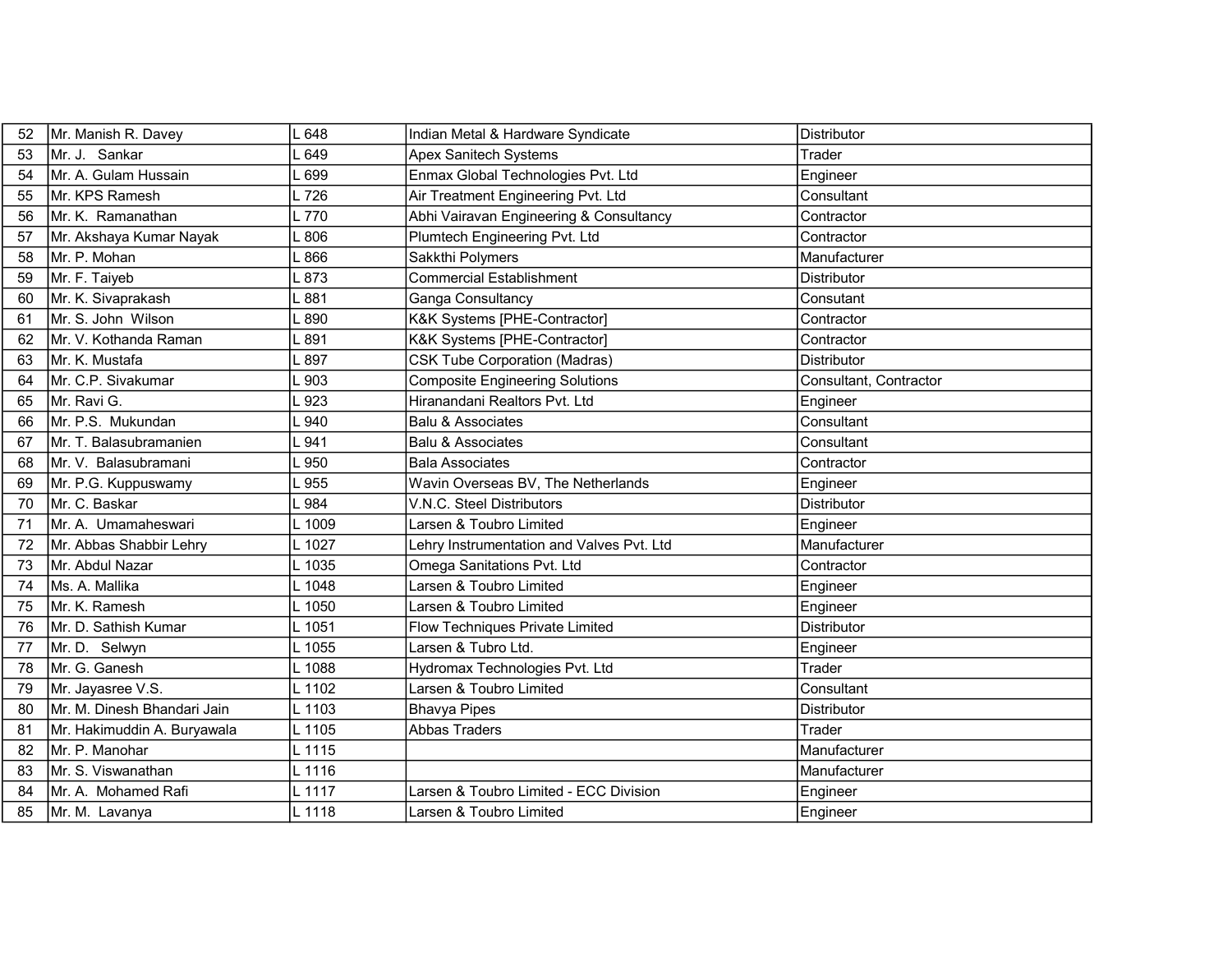| 86  | Mr. A. Jayaseelan Devdass  | L 1120         | Larsen & Toubro Limited                      | Engineer                 |
|-----|----------------------------|----------------|----------------------------------------------|--------------------------|
| 87  | Mr. J.S. Shyaam            | L 1146         | Mahaveer Internationals                      | <b>Distributor</b>       |
| 88  | Mr. S. Arul                | L 1147         | Spectral Services Consultants Pvt Ltd        | Consultant               |
| 89  | Mr. M.S. Naveen            | L 1148         | Hitech Air Power Private Limited             | <b>Distributor</b>       |
| 90  | Mr. Pradeep Igneshias      | L 1149         | Jesuit Engineering Co. Pvt. Ltd              | Contractor               |
| 91  | Mr. A. Chinnasamy          | L 1150         | Larsen & Tubro Ltd. ECCD                     | Engineer                 |
| 92  | Mr. Piyush V. Doshi        | 1162           | Ceramic World                                | <b>Distributor</b>       |
| 93  | Mr. Murtaza T.             | L 1223         | Advance Engineering Corporation - Chennai    | <b>Distributor</b>       |
| 94  | Mr. V.C. Thriveen          | $\lfloor$ 1224 | See Kay See Combines                         | Trader                   |
| 95  | Mr. Sreenivasa Rao Atluri  | L 1241         | Syntel Ltd.                                  | Engineer                 |
| 96  | Mr. M. Kumar               | L 1251         | Pent air Water (India) Pvt. Ltd.             | Manufacturer             |
| 97  | Ms. Rajeshwari N.          | 1405           | Rajeshwari Plumbing & Sanitory Consultant    | Consultant; Engineer     |
| 98  | Mr. L.S. Christidoss       | L 1474         | lM.N. Dastur & Co                            | Engineer                 |
| 99  | Mr. C. Murugesan           | .1482          | Sriram Technical Solutions Pvt. Ltd          | Contractor               |
| 100 | Mr. Manasir Hussain G.     | 1572           | Enmax Global Technologies Pvt. Ltd           | Manufacturer             |
| 101 | Mr. G. Ganga Prasad        | L 1590         | Grundfos Pumps India Pvt. Ltd                | Engineer                 |
| 102 | Mr. A. Joseph Mathew       | 1593           | B.I. Marketing & Services (P) Ltd            | <b>Distributor</b>       |
| 103 | Mr. Krishnamurthy MH       | L 1597         | Anu Engitech Pvt. Ltd.                       | <b>Distributor</b>       |
| 104 | Mr. D. Mukuntharaj         | .1613          | Mukund & Associates                          | Consultant               |
| 105 | Mr. Pirai Kannan R         | L 1683         | Puravankara Projects Limited                 | <b>Plumbing Engineer</b> |
| 106 | Mr. S Ramesh               | L 1695         | <b>Techflow Sanitech</b>                     | Partner                  |
| 107 | Mr. Saurav Kumar Khemka    | . 1700         | Tubes & Valves Manufacturing Co.             | <b>Managing Director</b> |
| 108 | Mr. Yusuf Miyajiwala       | L 1729         | Fluid Valve Co                               | Manufacturer             |
| 109 | IMr. A A Vivenkanandan     | 1730           | MIS Indulge                                  | <b>Others</b>            |
| 110 | Mr. Ponraj Ramasamy        | $\lfloor 1826$ | <b>Tata Consulting Engineers Ltd</b>         | Consultant               |
| 111 | Mr. S Sankar               | 1829           | <b>Srivari Enterprises</b>                   | Contractor               |
| 112 | Mr. A Arockia Samy         | 1881           | Selvin Building Services                     | Consultant               |
| 113 | Mr. N S Suresh             | L 1893         | Rheological Enterprises                      | Contractor               |
| 114 | Mr. A Siva Perumal         | $-1894$        | Olympia Group                                | <b>Others</b>            |
| 115 | Mr. Dawiid Hirani          | L 1958         | Ezzi Hardwar                                 | Trader                   |
| 116 | Ar. M Suresh Kamak         | $L$ 1973       | Horizon Architects & Associates              | Architect                |
| 117 | Mr. Sirinivasan PR         | 2029           | Innowell Engineering International Pvt. Ltd. | Engineer                 |
| 118 | Mr. Abeezer E M            | 2030           | Adnan Allied Concern (Chennai)               | Trader                   |
| 119 | Mr. Fazale Abbas Saifuddin | 2061           | Abdul Kader & Sons                           | Trader                   |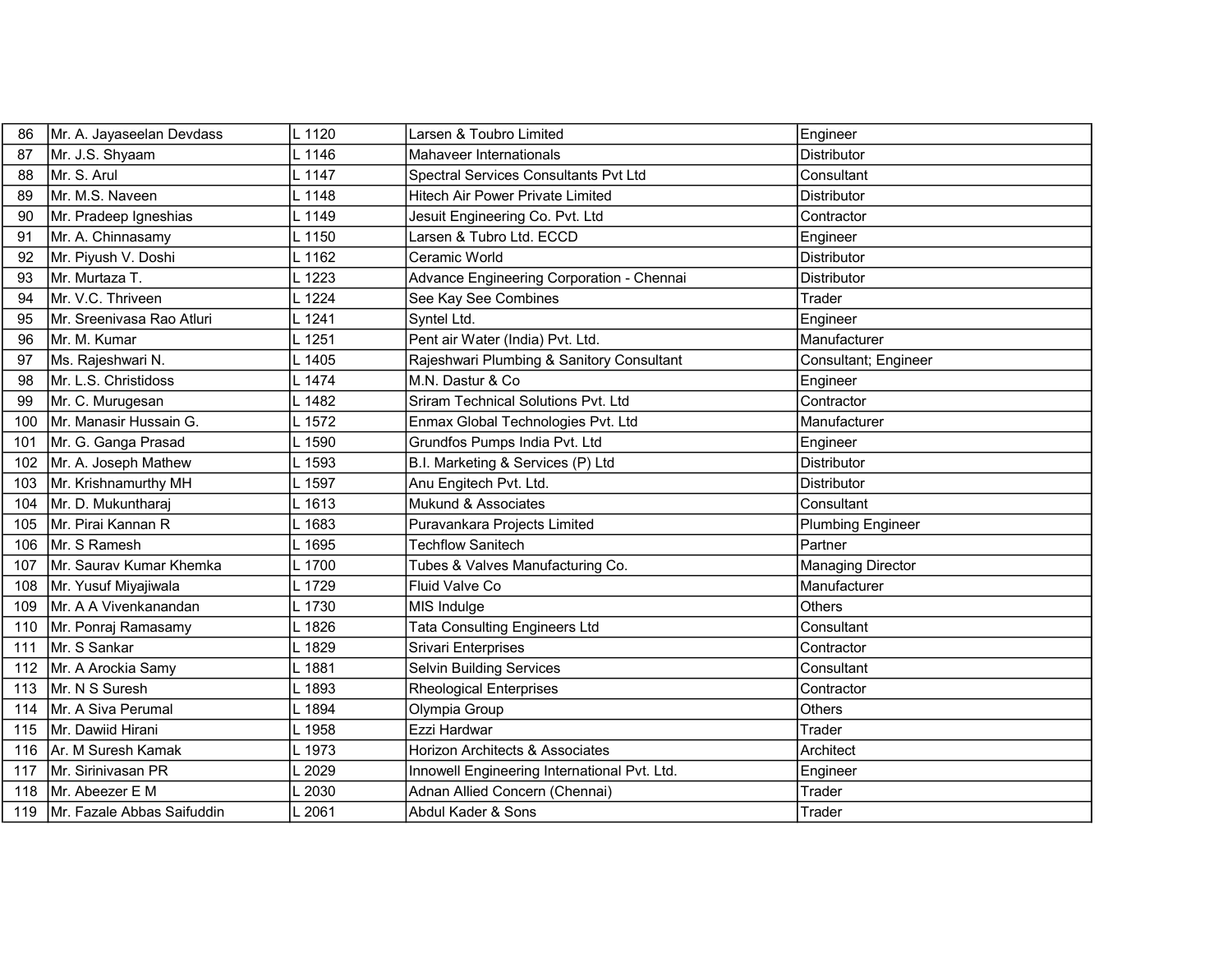| 120 | Mr. T Krishnaraj         | 2085 | The Phoenix Mills Limited           | Engineer                      |
|-----|--------------------------|------|-------------------------------------|-------------------------------|
| 121 | Mr. Huzefa M Bhagat      | 2165 | Jeevahoy & Sons                     | Trader/Distributor            |
| 122 | Mr. Khuzem-D-Lokhandwala | 2166 | <b>Jameel Trading Company</b>       | Consultant, Contractor        |
| 123 | Mr. Abbas Hussain        | 2167 | Hussain Enteroprise                 | Trader/Distributor            |
| 124 | Mr. Saifee Fidahussain   | 2175 | <b>Noble Trade Centre</b>           |                               |
| 125 | Mr. K Ramesh             | 2190 | Grundfos Pumps India Pvt. Ltd.,     | Engineer                      |
| 126 | Mr. L S Felix Raj        | 2191 | Grundfos Pumps India Pvt. Ltd.,     | Engineer                      |
| 127 | Mr. J F Fredric Arul Raj | 2192 | Grundfos Pumps India Pvt. Ltd.,     | Engineer                      |
| 128 | Mr. B Srinivasa Rajkumar | 2193 | Grundfos Pumps India Pvt. Ltd.,     | Engineer                      |
| 129 | Mr. Siddharth Venkatesh  | 2194 | <b>Siddharth Electricals</b>        | Contractor/Trader/Distributor |
| 130 | Mr. Debadatta Roy        | 2318 | HPD Tech Engineering Pvt Ltd.       | Contractor                    |
| 131 | Mr. N Dhanasekaran       | 2330 | Puravankara Projects Limited        | Engineer                      |
| 132 | Mr. P. Baranitharan      | 2331 | Abhivairavan Engineering            | Contractor                    |
| 133 | Mr. V Praveen Kumar      | 2332 | <b>Apex Sanitech Systems</b>        | <b>Distributor</b>            |
| 134 | Mr. S Veerasekaran       | 2333 | Appaswamy Real Estates Limited      | Engineer                      |
| 135 | Mr. K Mohan              | 2334 | Appaswamy Real Estates Limited      | Engineer                      |
| 136 | Mr. K Senthil            | 2335 | Apple Bathwares Pvt. Ltd.,          | Trader/Distributor            |
| 137 | Mr. N Elumalai           | 2336 | B I Marketing & Services (P) Ltd    | Trader/Distributor            |
| 138 | Mr. R Rajesh             | 2337 | B I Marketing & Services (P) Ltd    | Trader/Distributor            |
| 139 | Mr. D. Ravi Chandran     | 2338 | Chennai Corporation                 | Others                        |
| 140 | Mr. Durai Singam M       | 2339 | <b>CTPL MEP Consultancy</b>         | Consultant                    |
| 141 | Mr. B Santhana Krishnan  | 2340 | TVS Emerald Haven Realty Limited    | Engineer                      |
| 142 | Mr. Satish Kumar T       | 2341 | <b>Emerald Haven Realty Limited</b> | Enigneer                      |
| 143 | Mr. S K Rajesh           | 2342 | Emerald Haven Realty Pvt. Ltd.,     | Engineer                      |
| 144 | Mr. E Tamilselvan        | 2343 | <b>Emerald Haven Realty Limited</b> | Engineer                      |
| 145 | Mr. Muhammad Uzair Dulvi | 2344 | Ganga Consultancy                   | Engineer                      |
| 146 | Mr. Vignesh Kumar        | 2345 | Ganga Consultancy                   | Consultant                    |
| 147 | Mr. M S Gowthaman        | 2346 | Ganga Consultancy                   | Consultant                    |
| 148 | Mr. Saranraj Muniappan   | 2347 | Ganga Consultancy                   | Consultant                    |
| 149 | Mr. R Balaji             | 2348 | Hiranandani Group                   | <b>Builder</b>                |
| 150 | Mr. Rajasekaran Mani     | 2349 | Durr India Pvt. Ltd.,               | Consultant                    |
| 151 | Mr. P Jess Divyan        | 2350 | Jesuit Engineering Co. Pvt. Ltd.,   | Contractor                    |
| 152 | Mr. D Kumaresan          | 2351 | Jesuit Engineering Co. Pvt. Ltd.,   | Contractor                    |
| 153 | Mr. S. Thiyagarajan      | 2352 | Kamakshi Consultancy                | Consultant                    |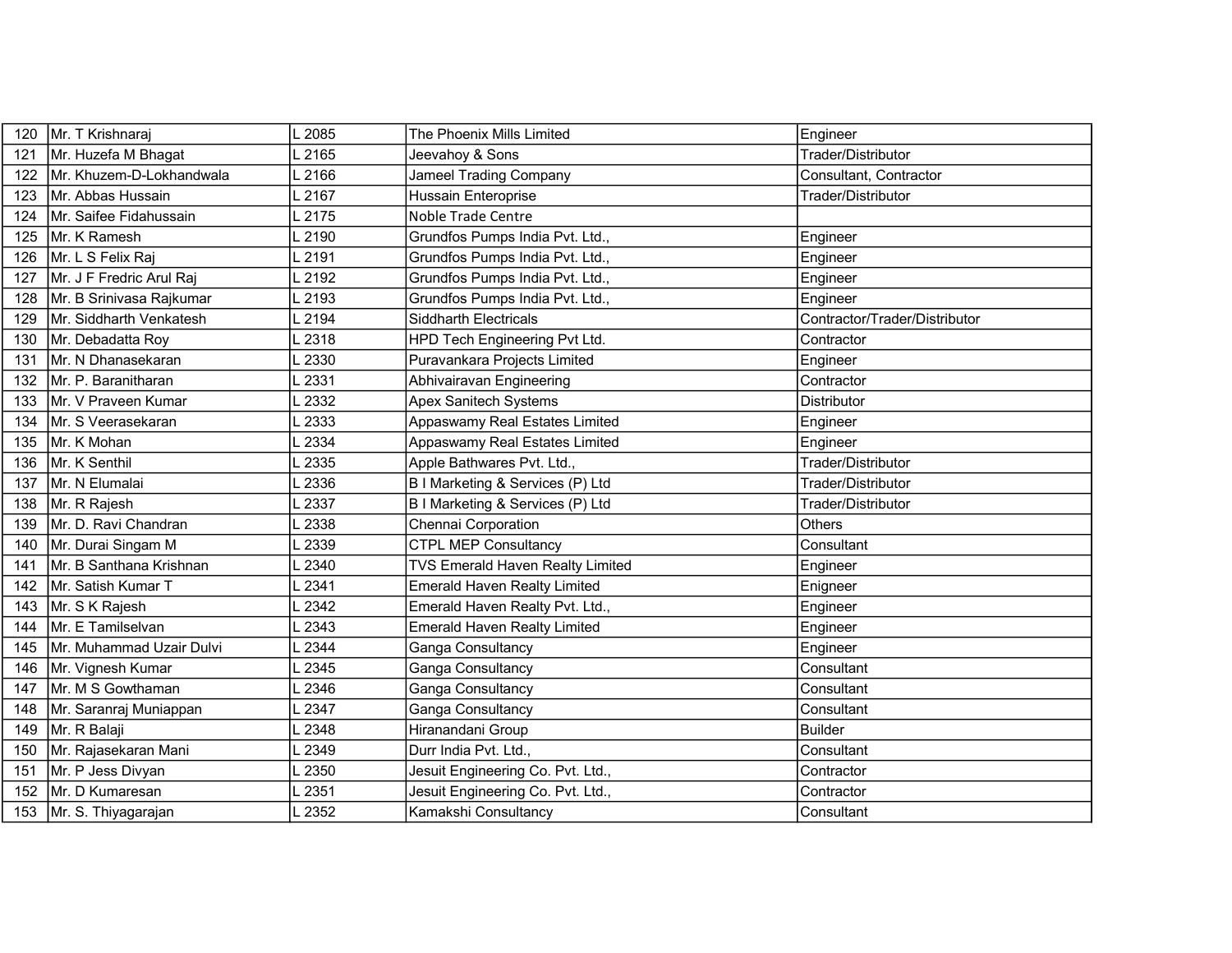| 154 | Mr. S Vidhuthalai Raja  | $\lfloor 2353$ | Lehry Instrumentation and Valves Pvt. Ltd         | Engineer                                |
|-----|-------------------------|----------------|---------------------------------------------------|-----------------------------------------|
| 155 | Mr. R Yogaraj           | 2354           | Lehry Instrumentation and Valves Pvt. Ltd         | Engineer                                |
| 156 | Mr. Shanmugam T         | .2355          | Mrutham Pipes & Fittings Pvt. Ltd.,               | Trader/Distributor                      |
| 157 | Mr. S Perumal           | .2356          | Olympia Tech Park - CBRE                          | <b>Others</b>                           |
| 158 | Mr. Nesaraj A           | 2357           | Olympia Tech Park (Chennai) Pvt. Ltd.,            | <b>Builder/Real Estate Developer</b>    |
| 159 | Mr. D Dhanasekaran      | 2358           | S Subrahmanyan Const. Co. (P) Ltd.,               | Constructor                             |
| 160 | Mr. M. Ganesan          | 2359           | S Subrahmanyan Const. Co. (P) Ltd.,               | Constructor                             |
| 161 | Mr. B Prabhakaran       | 2360           | S Subrahmanyan Construction Co. (P) Ltd.,         | Engineer                                |
| 162 | IMr. J Balasubramanian  | 2361           | S Subrahmanyan Construction Co. (P) Ltd.,         | Engineer                                |
| 163 | Mr. S Omprakash         | 2362           | <b>Techflow Sanitech</b>                          | Manufacturer                            |
| 164 | Mr. V B N Sriram        | 2363           | <b>Techflow Sanitech</b>                          | Manufacturer                            |
| 165 | Mr. J Dilip Kumar       | 2364           | Bala Associates Engineers & Contractors P Ltd.    | Contractor                              |
| 166 | Mr. A Srikanth          | .2365          | Bala Associates Engineers & Contractors P Ltd.    | Contractor                              |
| 167 | Mr. Prasanth P          | 2488           | Hochtief India Private Limited                    | Consultant                              |
| 168 | Mr. Princely Samuel     | 2548           | Capstone                                          | Consultant                              |
| 169 | Mr. Prakash P           | 2918           | Bala Associates Engineers & Contractors Pvt. Ltd. | Contractors                             |
| 170 | Mr. Prasad S B          | 2919           | Bala Associates Engineers & Contractors Pvt. Ltd. | Contractors                             |
| 171 | Mr. Santhanam J         | 2920           | Bala Associates Engineers & Contractors Pvt. Ltd. | Contractors                             |
| 172 | Mr. Vinoth C            | 2921           | Bala Associates Engineers & Contractors Pvt. Ltd. | Contractors                             |
| 173 | Mr. S Dinesh            | 2922           | <b>Techflow Sanitech</b>                          | Contractors                             |
| 174 | Mr. K. Jayaraj          | 2923           | INCI Construction & Interiors (P) Ltd.            | <b>Architect/Interior Desiner</b>       |
| 175 | Mr. R. Siva Kumar       | 2924           | INCI Construction & Interiors (P) Ltd.            | <b>Architect/Interior Desiner</b>       |
| 176 | Mr. V. Parthiban        | 2925           | Abhi Vairavan Engineering & Consultancy           | Engineer                                |
| 177 | Ms. B. Priya            | 2926           | <b>Apex Sanitech Systems</b>                      | Engineer                                |
| 178 | Mr. L. Yuvaraj          | 2927           | <b>Apex Sanitech Systems</b>                      | Engineer                                |
| 179 | Mr. J. Christopher      | 2928           | Amarprakash Developers Pvt. Ltd.                  | Consultant                              |
| 180 | Mr. Deenadayal K        | .2929          | SRM Institute of Science and Technology           | <b>Educational/Training Institution</b> |
| 181 | Mr. P. E. Devaraj       | 2930           | D & L Consulting Services                         | Consultants                             |
| 182 | Mr. T. L. Ravi Kumar    | 2931           | National Skill Teaining Institute, DGT            | <b>Educational/Training Institution</b> |
| 183 | Mr. S. Chockalingam     | 2932           | National Skill Teaining Institute, DGT            | Educational/Training Institution        |
| 184 | Mr. D. Sathya Narayanan | 2933           | Zamil Air Conditioners India Pvt. Ltd.            | Contractors                             |
| 185 | Mr. U. Ramesh           | 2934           | Zamil Air Conditioners India Pvt. Ltd.            | Contractors                             |
| 186 | Mrs. S. Ramamani        | L 2935         | Shapoorji Pallonji and Company Pvt. Ltd.          | Contractors                             |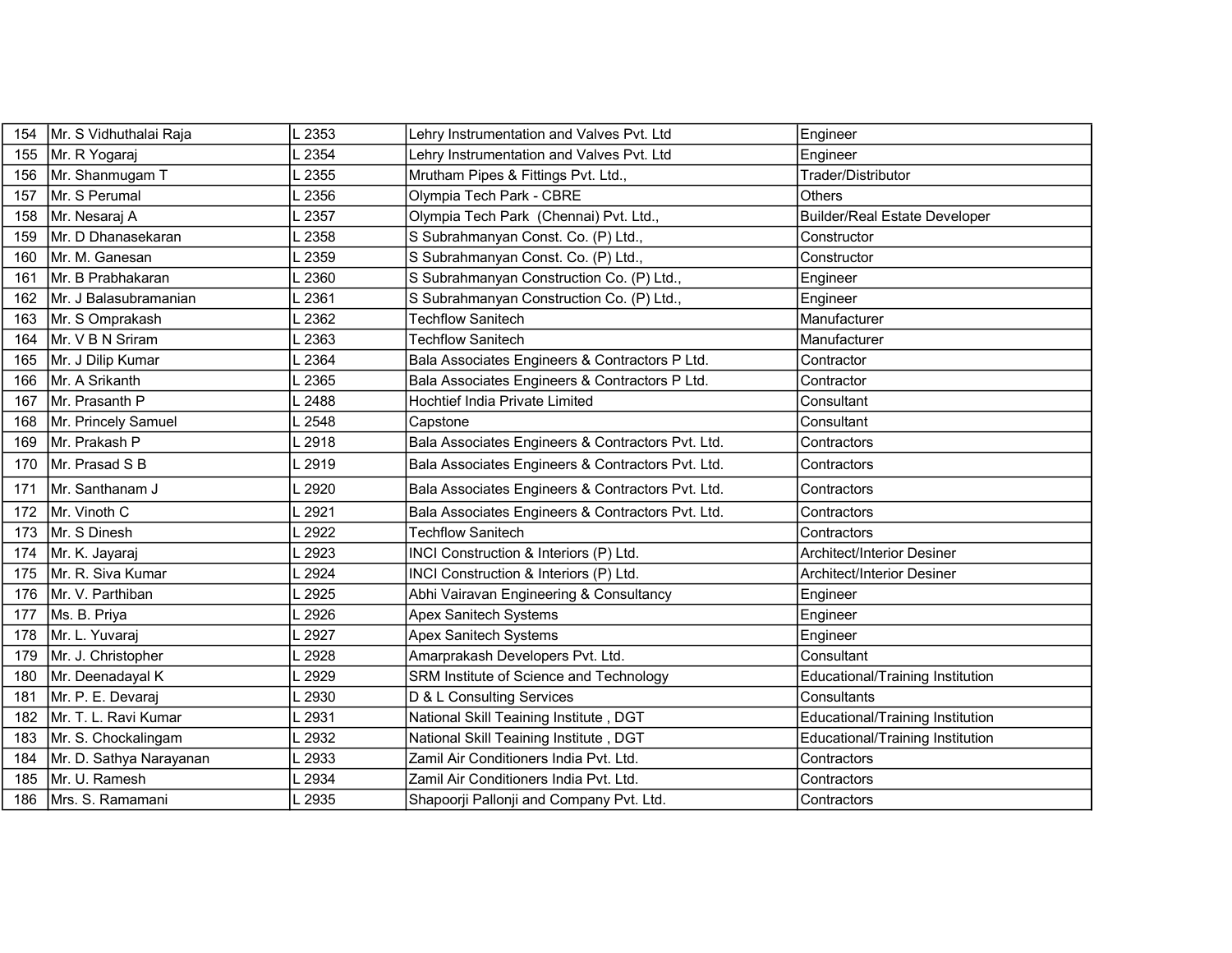| 187 | Mr. Veerakumar S       | 2936   | Shapoorji Pallonji and Company Pvt. Ltd. | Contractors                          |
|-----|------------------------|--------|------------------------------------------|--------------------------------------|
| 188 | Mr. R. Sankaralingam   | 2937   | Casa Grand Pvt. Ltd.                     | Engineer                             |
| 189 | Mr. C. Sundar Rajan    | 2938   | Entex Pvt. Ltd.                          | Trader/Distributor                   |
| 190 | Mr. K. Prabakaran      | 2939   | Arihant Foundation and Housing Limited   | Engineer                             |
| 191 | Mr. T. K. Ramesh       | 2940   | Arihant Foundation and Housing Limited   | Engineer                             |
| 192 | Mr. I. Clement         | 2941   | Akshaya Pvt. Ltd.                        | Engineer                             |
| 193 | Mr. S. Shanmugam       | 2942   | Akshaya Pvt. Ltd.                        | Engineer                             |
| 194 | Ms. Asha R             | 2943   | Akshaya Pvt. Ltd.                        | Engineer                             |
| 195 | Mr. Rajesh Kumar V     | 2944   | Akshaya Pvt. Ltd.                        | Engineer                             |
| 196 | Mr. M. Balasubramani   | 2945   | Emerald Haven realty Limited             | Engineer                             |
| 197 | Mr. K. Magesh          | 2946   | Emerald Haven realty Limited             | Engineer                             |
| 198 | Mr. Kuldeep Singh      | 2947   | Chennai Metro Rail Limited               | Engineer/ Govt. Organisation         |
| 199 | Mr. Abbas H            | 2948   | Chennai Metro Rail Limited               | Engineer/ Govt. Organisation         |
| 200 | Mr. K. Sreenivasan     | 2949   | Olympia Tech Park                        | Engineer                             |
| 201 | IMr. B. Seenivasan     | 2950   |                                          | Consultant                           |
| 202 | Mr. Sathiyaseelan S    | 2951   | Cee Bros                                 | <b>Builder/Real Estate Developer</b> |
| 203 | Mr. G. Manoj Sundar    | 2952   | Emerald Haven realty Limited             | Engineer                             |
| 204 | Mr. D. R. Vijaya Kumar | 2953   | M/s N Rajaram & Company                  | Manufacturer                         |
| 205 | Mr. T. Muthukumar      | 2954   | Ozone Group                              | <b>Builder/Real Estate Developer</b> |
| 206 | Mr. Balaji G           | 2955   | Ozone Group                              | <b>Builder/Real Estate Developer</b> |
| 207 | Mr. Ravi A             | 2956   | SPR Construction Pvt. Ltd.               | Engineer                             |
| 208 | Mr. H. Manova Samuel   | 2957   | SPR Construction Pvt. Ltd.               | Engineer                             |
| 209 | Mr. S. Maheswaran      | 2958   | Emerald Haven realty Limited             | Engineer                             |
| 210 | Mr. K. Dhanraj         | 2959   | Olympia Tech Park (Chennai) Pvt. Ltd.    | Engineer                             |
| 211 | Mr. R. Vishal          | 2960   | Arul Design                              | Consultants                          |
| 212 | İMr. J. Gokul Anandha  | 2961   | <b>Bhaggyam Construction</b>             | Engineer                             |
| 213 | Mr. M. Marikannan      | 2962   | Abhi Vairavan Engineer                   | Engineer                             |
| 214 | Mr. E. Murugan         | 2963   | B & B Developers & Builders Pvt. Ltd.    | Engineer                             |
| 215 | Mr. V. Pargunan        | 2964   | B & B Developers & Builders Pvt. Ltd.    | <b>Builder/Real Estate Developer</b> |
| 216 | Mr. Dharma Raja K.     | 2965   | Bhaggyam Construction                    | <b>Builder/Real Estate Developer</b> |
| 217 | Mr. M. G. Nishanth     | 2966   | WILO Mather & Platt Pumps Pvt. Ltd.      | Manufacturer                         |
| 218 | Mr. D. Ashok Kumar     | 2967   | N. Rajaram & Company                     | Manufacturer                         |
| 219 | Mr. B. Murali          | 2968   | Casa Grand Pvt. Ltd.                     | Engineer                             |
| 220 | Mr. K Mohan            | L 3125 |                                          |                                      |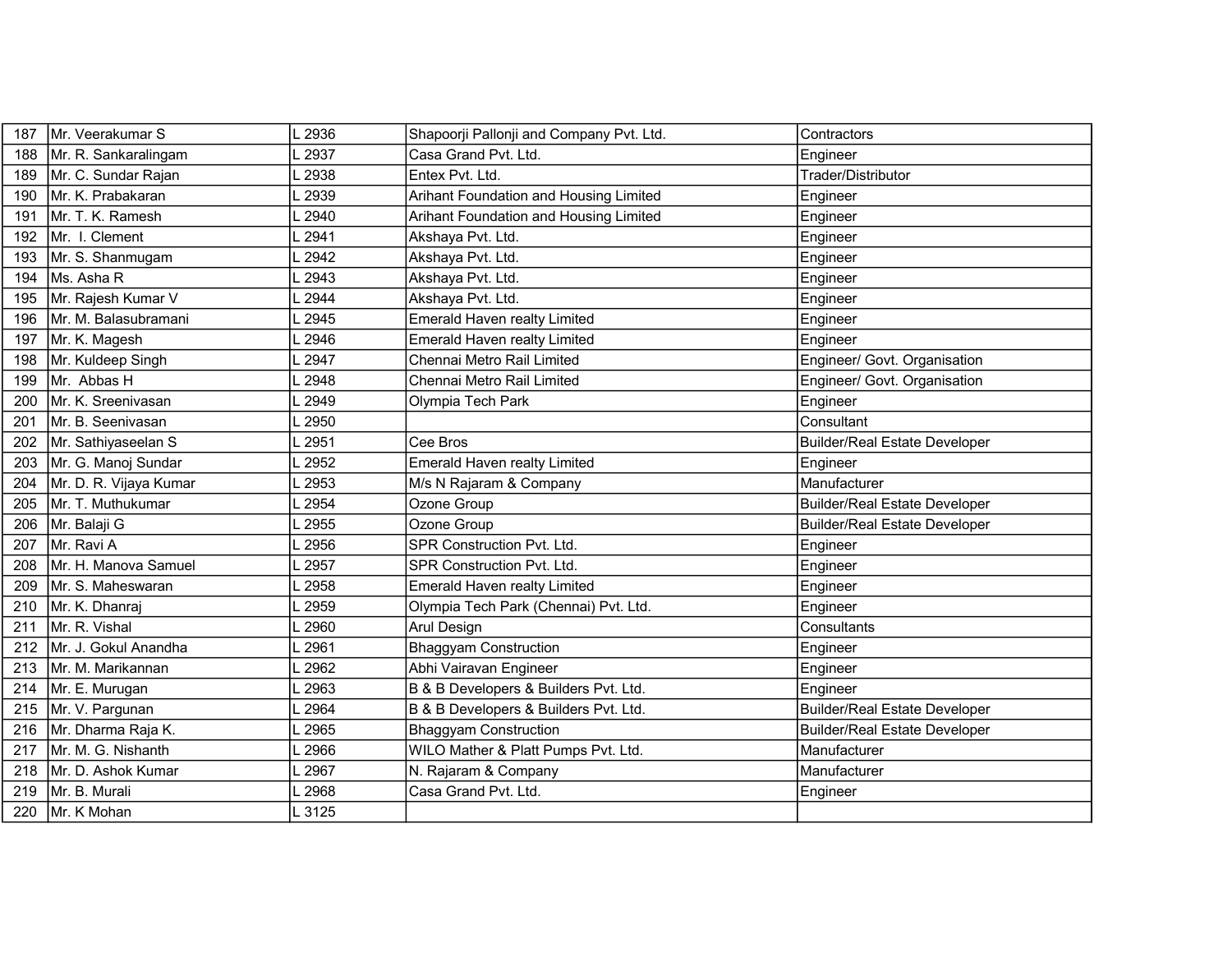| 221 | Mr. Saravanan                 | L 3191  | Jesuit Engineering Co. Pvt. Ltd.           |                                            |
|-----|-------------------------------|---------|--------------------------------------------|--------------------------------------------|
| 222 | Mr. Saiprasad                 | 3192    | Jesuit Engineering Co. Pvt. Ltd.           |                                            |
| 223 | Ms. Angel Scaria              | 3193    | <b>Apex Sanitech Systems</b>               |                                            |
| 224 | Mr. Ali Asger A. Shekhi       | 3232    | Shekhi Traders                             |                                            |
| 225 | Mr. K. Sankar                 | 3275    | <b>NSTI</b>                                |                                            |
| 226 | Mr. P. R. Babu Prabakaran     | 3286    | Prajha Properties & Projects (P) Ltd.      |                                            |
| 227 | Dr. S. Rajamohan              | 3320    | Enviro Care India Pvt. Ltd.                | Consultant                                 |
| 228 | Mr. Murtaza Bhagat            | 3329    | <b>City Industrial Traders</b>             | Engineer, Manufacturer/ Trader/Distributor |
| 229 | Mr. Praveen Kumar S.          | $-3604$ | Hochtief India                             | Consultant                                 |
| 230 | Mr. Satheesh Kumar. R         | L-3605  | Hochtief India Pvt Ltd                     | Consultant                                 |
| 231 | Mr. K. Selva Kumar            | L-3606  | Lehry Instrumentation And Valves Pvt. Ltd. | Engineer, Manufacturer                     |
| 232 | Mr. S. Kameswaran             | L-3607  | Lehry Instrumentation And Valves Pvt. Ltd. | Manufacturer                               |
| 233 | Mr. Andrew Balasingam         | L-3608  | Lehry Instrumentation And Valves Pvt. Ltd. | Engineer                                   |
| 234 | Mr. V. Karthikeyan            | L-3609  | <b>Sumanam Engineering Services</b>        | Consultant                                 |
| 235 | Mr. N. Chandra Sekar          | L-3610  | Radiance Realty Developers India Ltd.      | Engineer                                   |
| 236 | Mr. P. Megavannan             | L-3611  | Radiance Realty Developers India Ltd.      | Engineer                                   |
| 237 | Mr. S. Karthi                 | L-3612  | <b>Emerald Haven Reality Limited</b>       | Engineer                                   |
| 238 | Mr. T. Dillibabu              | L-3613  | <b>Emerald Haven Reality Limited</b>       | Engineer                                   |
| 239 | İMr. R. Prakash               | L-3614  | <b>TVS Emerald Haven Realty Limited</b>    | Engineer                                   |
| 240 | Mr. Muthumani. K              | L-3615  | <b>TVS Emerald Haven Realty Limited</b>    | Engineer                                   |
| 241 | Mr. G. Nantha Kumar           | L-3616  | TVS Emerald Haven Realty Limited           | Engineer                                   |
| 242 | Mr. Mahendran .K              | L-3617  | <b>TVS Emerald Haven Realty Limited</b>    |                                            |
| 243 | Mr. R. Janarthanam            | L-3618  | Arihant Foundations & Housing Ltd.         | Engineer                                   |
| 244 | Ms. B. Rajathi                | L-3619  | Arihant Foundations & Housing Ltd.         | <b>Builder/Real Estate Developer</b>       |
| 245 | Mr. R. Ragunath               | L-3620  | Akshaya Pvt. Ltd.                          | Engineer                                   |
| 246 | Mr. Deepanraj R               | L-3621  | Akshaya Pvt. Ltd.                          | Engineer, Builder/Real Estate Developer    |
| 247 | İMr. Selvakumar S             | L-3622  | Akshaya Pvt. Ltd.                          |                                            |
| 248 | Mr. Abhaya Kumar Samal        | -3623   | Akshaya Pvt. Ltd.                          | Engineer                                   |
| 249 | Mr. Roobakannan M             | L-3624  | Arul Design                                | Consultant                                 |
| 250 | Mr. Sriram .R                 | L-3625  | Arul Design                                | Consultant                                 |
| 251 | Mr. G. Jaya Prakash Narayanan | L-3626  | SS Aqua Technologies                       | Consultant, Contractor                     |
| 252 | Mr. M. Gopinath               | L-3627  | SS Aqua Technologies                       | Engineer                                   |
| 253 | Mr. Karthick .R               | L-3628  | 4 S Services (Ebara Pumps)                 | Engineer                                   |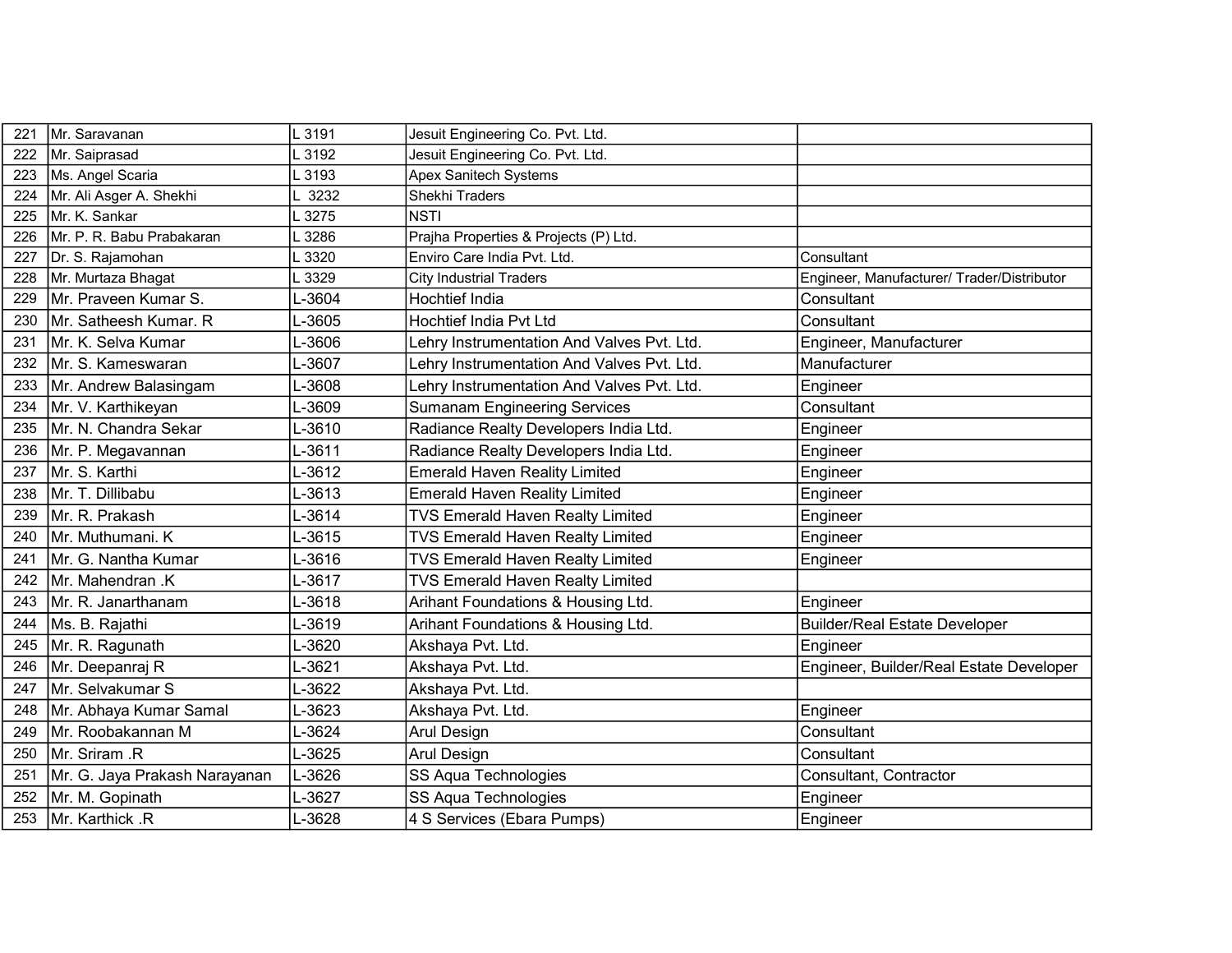| 254 | Mr. R. Ashok Kumar       | -3629            | 4 S Services (Ebara Pumps)                        | Engineer                                |
|-----|--------------------------|------------------|---------------------------------------------------|-----------------------------------------|
| 255 | Mr. T. Anantha Murugan   | L-3630           | Indian Farmer Lansdscape Irrigation Systems       | Engineer, Consultant, Contractor        |
| 256 | Mr. P. Veeramani         | -3631            | Indian Farmer Lansdscape Irrigation Systems       | Engineer, Consultant, Contractor        |
| 257 | Mr. M. Samsudhin         | -3632            | D & L Consulting Service                          | Consultant                              |
| 258 | Mr. G. Mani Gandan       | L-3633           | D & L Consulting Service                          | Consultant                              |
| 259 | Mr. L. Sriraman          | L-3634           | D & L Consulting Service                          | Consultant, Engineer                    |
| 260 | Mr. N. C. Arivazhagan    | L-3635           | D & L Consulting Service                          | Consultant                              |
| 261 | Mr. M. Arun Vicknesh     | -3636            | <b>Apex Sanitech Systems</b>                      | Engineer                                |
| 262 | Ms. Emimal J             | L-3637           | <b>Apex Sanitech Systems</b>                      | Engineer                                |
| 263 | Mr. G. R. Kiran Kumar    | -3638            | Bala Associates Engineers & Contractors Pvt. Ltd. | Engineer                                |
| 264 | Mr. M. Elango            | L-3639           | Bala Associates Engineers & Contractors Pvt. Ltd. | Engineer                                |
| 265 | Mr. J. Prabakar          | -3640            | <b>INCI Construction and Interiors Pvt. Ltd.</b>  | Consultant                              |
| 266 | Mr. V. Muthu Kumar       | L-3641           | <b>INCI Construction and Interiors Pvt. Ltd.</b>  | Engineer                                |
| 267 | Ms. M. Amala             | -3642            | SRM - Easwari Engineering College                 | <b>Educational/Training Institution</b> |
| 268 | Mr. M. Selvadhurai       | $-3643$          | SRM - Easwari Engineering College                 | Educational/Training Institution        |
| 269 | Mr. Rohit Toshniwal      | L-3937           | Toshniwal Engineering & Systems Pvt. Ltd.         | Manufacturer                            |
| 270 | Mr. Naresh Kumar         | -4052            | <b>Trishla Agencies</b>                           | Trader                                  |
| 271 | Mr. Fakhruddin. H        | -4066            | <b>Hateemy Sales Corporation</b>                  | Trader                                  |
|     |                          |                  |                                                   |                                         |
| 272 | Mr. Karthikeyan R.       | -4067            | Meha Engineers                                    | Consultant                              |
| 273 | Mr. S. Arul Murugan      | L-4068           | Kausi Technical Services Pvt. Ltd.                | Consultant                              |
| 274 | Mr. H. Sivanandan        | $-4074$          | <b>Shivas Builders</b>                            | Engineer                                |
| 275 | Mr. K. Manohar           | $-4083$          | Shree Yogi Ram Enterprises                        | Engineer                                |
| 276 | Mr. Akbar Namazi         | -4088            | <b>Olympus-Complete Pool Solutions</b>            | Consultant                              |
| 277 | Mr. R. Muralidharan      | L-4089           | ARM Engineering MEP Consulting Engineers          | Consultant                              |
| 278 | Mr. R. Senthil Kumar     | L-4092           | ABI Krishna Tiles & Sanitary Mart                 | Consultant                              |
|     | <b>Corporate Members</b> |                  |                                                   |                                         |
| 279 | Mr. Joseph Mathew        | C 013            | B I Marketing & Services (P) Ltd                  | <b>Distributor Pumps</b>                |
| 280 | Mr. N K Ranganath        | C <sub>016</sub> | Grundfos Pumps India Pvt. Ltd.                    | Manufacturer                            |
| 281 | Mr. Girdhar              | C 019            | Technicaliya Consultants Pvt. Ltd.                | Architect                               |

B M Sanitation (P) Ltd. Contractor

282 Mr. P.R. Vijaykumar C 023 Crystal Creations (India) Pvt. Ltd. Architect Architect C 040 B M Sanitation (P) Ltd. Contracto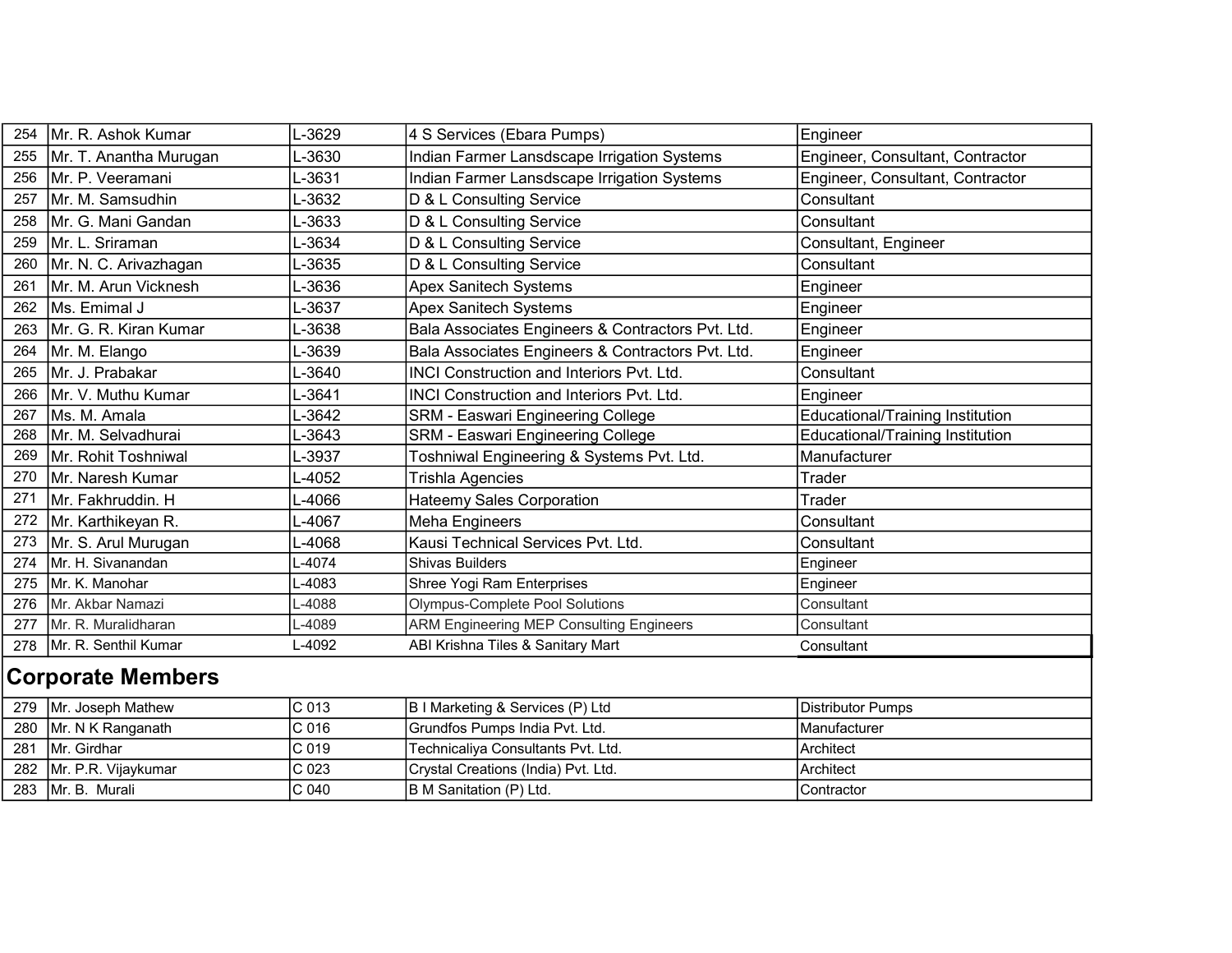| 284 | Mr. R. Sarabeswar                   | C 051            | Consolidated Construction Consortium Ltd. | Contractor                             |
|-----|-------------------------------------|------------------|-------------------------------------------|----------------------------------------|
| 285 | Mr. S. Virapan                      | C 064            | Larsen & Toubro Limited                   | <b>Construction &amp; Contractor</b>   |
| 286 | Mr. P.S. Balamurugan                | C 079            | Mahindra Holidays & Resorts               | <b>Building Resorts</b>                |
| 287 | Mr. Abbas S. Lehry                  | C 080            | <b>Lehry Brothers</b>                     | Importer                               |
| 288 | Mr. Krishnavadan H. Shelat          | C <sub>097</sub> | Sri Krishna Sales Corporation             | PVC & GI Pipes                         |
| 289 | Mr.                                 | C 098            | Vijay Group of Companies                  | Manufacturer & Trader                  |
| 290 | Mr. K.M. Philip                     | C 099            | <b>Precast Concrete Products</b>          | Manufacturer                           |
| 291 | Mr. Narender Lunawalsi              | C 100            | Indus Cityscapes Construction Pvt Ltd     | <b>Builders</b>                        |
| 292 | Mr. Kisthurmal Singhvi              | C 104            | Prince Systems (Chennai)                  | Distributors of PVC Pipes & fittings   |
| 293 | Mr. K.V. Ramana Shetty              | C 105            | G.K. Shetty Builders Pvt Ltd              | <b>Builders</b>                        |
| 294 | Mr. C. Arumugam                     | C <sub>108</sub> | <b>ETL</b> Infrastructure Services Ltd    | Infrastructure Development             |
| 295 | Mr. R. Balasubramanian              | C 109            | <b>Bally Glass &amp; Ceremacis</b>        | Manufacturer of Glass Basins           |
| 296 | Mr. Abdul Nazar                     | C 136            | Omega Consructions                        | Contractors                            |
| 297 | Mr.                                 | C 154            | H & R Johnson (India) Limited             | Tiles, bath necessaries & sanitaryware |
| 298 | Mr. P. Devanand                     | C 181            | Chempure Technologies Pvt. Ltd            | <b>Consultant &amp; Manufacturer</b>   |
| 299 | Ar. J. Jeba Rogers                  | C 185            | <b>Rogers Consultants</b>                 | Consultants                            |
| 300 | Mr. B. Manoj Kumar                  | C 199            | Ashirvad Pipes Pvt. Ltd.                  | Trader                                 |
| 301 | Mr. S.S. Karikalan                  | C <sub>204</sub> | Vista Associates Limited                  | Manufacturer                           |
| 302 | Mr. Manoj Sheth                     | C 237            | Statco Infra Projects Pvt. Ltd            | Manufacturer/Contractor                |
| 303 | Mr. G. Mahesh                       | C <sub>281</sub> | Hamberger Industries India Pvt. Ltd.      | Manufacturer                           |
| 304 | Mr. J.Y.M. Abdul Cader              | C <sub>314</sub> | ETA Engineering Pvt. Ltd                  | Contractor                             |
| 305 | Mr. G. Ramprasad                    | C 364            | <b>Enzotech Solutions Pvt. Ltd</b>        | Manufacturer                           |
| 306 | Mr. I. Ramkumar                     | C 367            | Venus Home Appliances (P) Ltd             | Manufacturer                           |
| 307 | Mr. Punit Engineer                  | C 382            | Sicagen India Limited                     | distributor                            |
| 308 | Mr. D Kabilan                       | C 388            | <b>URC Construction Pvt. Ltd.</b>         | Contractor                             |
| 309 | Md. Sherfuddin R                    | C 402            | Unique MEP Engineering Academy Pvt. Ltd.  | <b>Educational Instt</b>               |
| 310 | Mr. Nizamuddin O T                  | C 433            | <b>Blue Star Limited</b>                  | Contractor                             |
|     | <b>Additional Corporate Members</b> |                  |                                           |                                        |
|     | 211 Mr NWood Kumor                  | $AC$ $011$       | $Einolov$ Inductrice Ltd.                 | Monufacturer                           |

| 311 | Mr. N.Vinod Kumar         | IAC 011 | <b>IFinolex Industries Ltd</b>    | <b>Manufacturer</b>  |
|-----|---------------------------|---------|-----------------------------------|----------------------|
|     | 312 IMr. V.N. Ashok Kumar | IAC 024 | <b>Astral Polytechnik Ltd.</b>    | <b>IManufacturer</b> |
|     | 313 IMr. N.K. Manoi       | IAC 035 | <b>IKSB Pumps Limited</b>         | <b>IManufacturer</b> |
|     | 314 IMr. T. Kishore Kumar | IAC 050 | <b>Kirloskar Brothers Limited</b> | <b>IManufacturer</b> |
|     | 315 IMr. S Vasudevan      | IAC 055 | Ajay Industrial Corporation Ltd   | <b>IManufacturer</b> |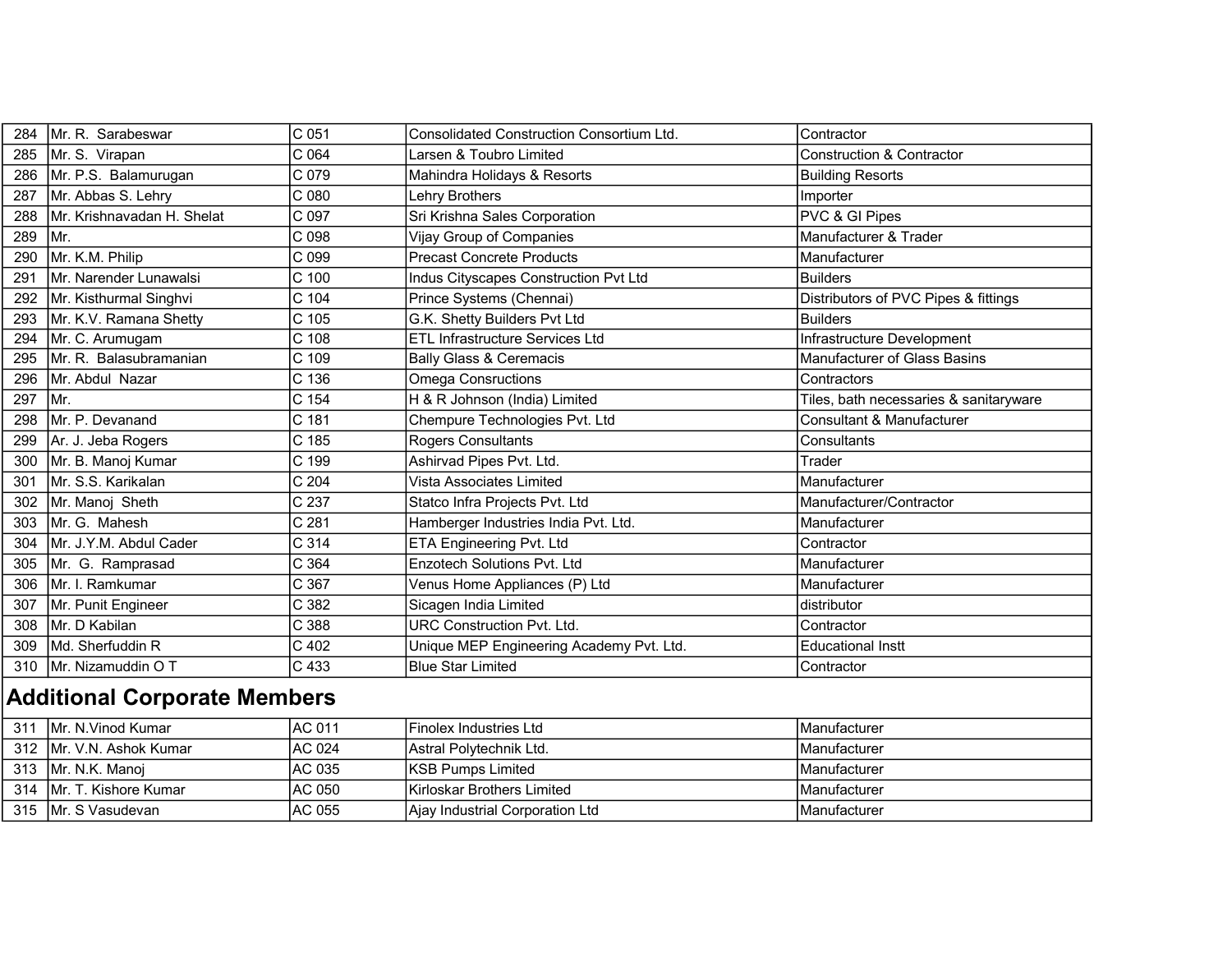|                              | 316   Mr. Satish Kumar T Kumar | AC 066                         | Ashirvad Pipes Pvt. Ltd                                                           | Manufacturer                             |  |  |  |
|------------------------------|--------------------------------|--------------------------------|-----------------------------------------------------------------------------------|------------------------------------------|--|--|--|
| <b>Institutional Members</b> |                                |                                |                                                                                   |                                          |  |  |  |
| 317                          | Mr. M. Amala                   | 1042                           | <b>Easwari Engineering College</b>                                                | Educational/ Training Institution        |  |  |  |
| 318                          | Dr. G. Prabhakaran             | 044                            | K.C.G College of Technology                                                       | <b>Educational/ Training Institution</b> |  |  |  |
| 319                          | Mr. T V Raja Sekar             | <b>53</b>                      | National Skill Training Institute (RDSVDE-TN)                                     | <b>Educational/ Training Institution</b> |  |  |  |
| <b>Professional Members</b>  |                                |                                |                                                                                   |                                          |  |  |  |
| 1                            | Mr. Mohanraj Nagulappan        | PM/11/2020/54                  | Steel tube traders and agencies                                                   | Others                                   |  |  |  |
| 2                            | Mr. Muthu karuppan PL          | PM/12/2020/65                  | EcoSTP technologies                                                               | Consultant                               |  |  |  |
|                              | Mr. G VEER VENKAT DURGA PRASAD |                                |                                                                                   |                                          |  |  |  |
| 3                            | RAO GUBBLU                     | PM/01/2021/67                  | OM VIR SAI CONSULTANCY                                                            | <b>Others</b>                            |  |  |  |
|                              |                                | IPPL-                          |                                                                                   |                                          |  |  |  |
| 4                            | Mr. Sankar Kannan              | 20/01/2021/05                  | lota Automation Private Limited                                                   | <b>MEP Contractor</b>                    |  |  |  |
| 5                            | Mr. MOHANRAJ VARADARAJAN       | <b>IPPL-</b><br>20/01/2021/077 | <b>SHRIRAM PROPERTIES LTD</b>                                                     | <b>ENGINEER</b>                          |  |  |  |
|                              |                                | IPPL-                          |                                                                                   |                                          |  |  |  |
|                              |                                | 20/01/2021/010                 |                                                                                   |                                          |  |  |  |
| 6                            | Mr. Sarankumar U               |                                | <b>Emerald Haven Realty Limited</b>                                               | Engineer                                 |  |  |  |
|                              |                                | IPPL-<br>20/01/2021/012        |                                                                                   |                                          |  |  |  |
| 7                            | Mr. Prabhakaran Anbarasan      | $\overline{7}$                 | Innowell Engineering International Pvt Ltd                                        | <b>MEP Consultant</b>                    |  |  |  |
| 8                            | Mr. G MURUGAN                  | IPPL-<br>6                     | 20/01/2021/013  EMERALD HAVEN REALTY Developers (Paraniputhur) Private<br>LIMITED | <b>B TECH EEE</b>                        |  |  |  |
|                              |                                | <b>IPPL-</b>                   |                                                                                   |                                          |  |  |  |
|                              |                                | 20/01/2021/013                 |                                                                                   |                                          |  |  |  |
| 9                            | IMr. Ramesh R                  | 8                              | Emerald Haven Realty Limited                                                      | Engineer                                 |  |  |  |
|                              |                                | IPPL-<br>20/01/2021/014        |                                                                                   |                                          |  |  |  |
| 10                           | Mr. Natarajan G                | $\overline{2}$                 | Emerald Heaven Reality Ltd                                                        | Executive                                |  |  |  |